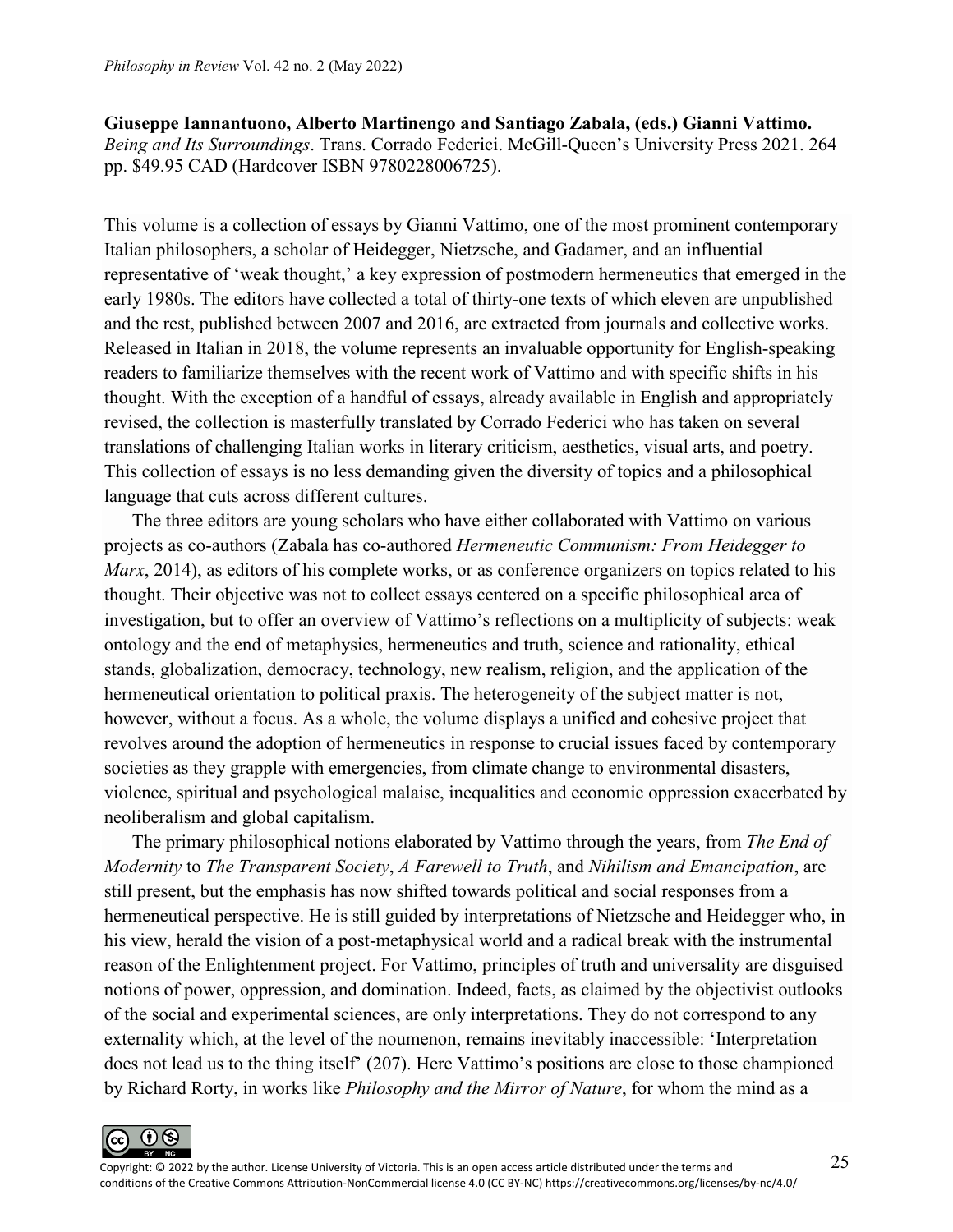mirror that reflects nature is an illusion perpetrated by Western philosophical narratives. Indeed, Rorty's views (there is no reality or absolute truth independent of our discourses and utilitarian objectives) are recalled in several essays and particularly in the one entitled 'A Friendly Pragmatism' in which his rejection of epistemological certainties is linked to Nietzsche and Heidegger's anti-foundationalist philosophy (202-211). It is worthwhile to recall that there has been a collaboration between the two philosophers with the volume *The Future of Religion* (2007) in which neopragmatism and hermeneutics teamed up in discussing the relationship of religion with ethical and political issues in today's society.

From the 1970s to the end of the first decade of the 2000s, Vattimo's work displays a forceful critique of leading Western epistemological principles and of the conditions of modernity, perceived as an age of inauthenticity, massification, distorted notions of progress, colonialism, closure towards the other and oblivion of Being, in the Heideggerian sense. Philosophy was practiced principally as an instrument of negation of *all* essentialist and monistic conceptions of the world and of being reduced to a pre-given, fixed, and structured entity. This outlook still permeates the essays collected in this volume. They too seek the abdication of traditional certainties and postures, but the critique and the negation are counterbalanced by the necessity of an affirmative philosophical investigation, capable of transforming thoughts into praxis, into political action. For a philosophy constructed on a postmodern heterotopic vision, with its unconditional defense of differences as the sole possibility to gain freedom from all forms of authoritarianism, including Marxist Communism, and with its condemnation of definitive and exclusionary stands, it is problematic, to say the least, to propose an affirmative political orientation.

Indeed, the opening essays reaffirm Vattimo's general hermeneutic outlook on the social and political realities: 'the demand for secure and unquestionable certainties' upon which to ground both our individual and collective life 'comes from the *auctoritates*' (5); the 'need for metaphysics' is unavoidably tied to 'relations of power' (6); the declarations of rights and freedoms, such as the ones claimed by the French Revolution, do not stem from 'love for the universal truth of these principles,' but for 'reasons of power' and for the 'condition of dispossession,' including Marxist liberation of the proletariat, considered 'still metaphysical' theory (7).

This volume, however, discloses a transformation of Vattimo's philosophical orientation. He must have been pressed to tackle fundamental questions raised about his postmodern hermeneutics and weak ontology in relation to the political and social realm. Beginning in 2011, the philosophical debate in Italy is centered around the positions expressed by the movement of 'Nuovo Realismo,' of which Maurizio Ferraris, one of Vattimo's former students, is a leading proponent (see his *Manifesto of New Realism*, 2012, Eng. tr. 2015). Hermeneutics is placed within a theoretical frame closely tied to the tradition of idealism, immersed in the interpretation of the human spirit and dangerously detached from an objective reality, independent of our interpretations. Vattimo strongly opposes these and other claims made by New Realism, but must admit that it contributed to 'push hermeneutics to see itself more clearly as a philosophy of praxis' (66).

The transition to a philosophy of political action leads to insurmountable complexities, if not to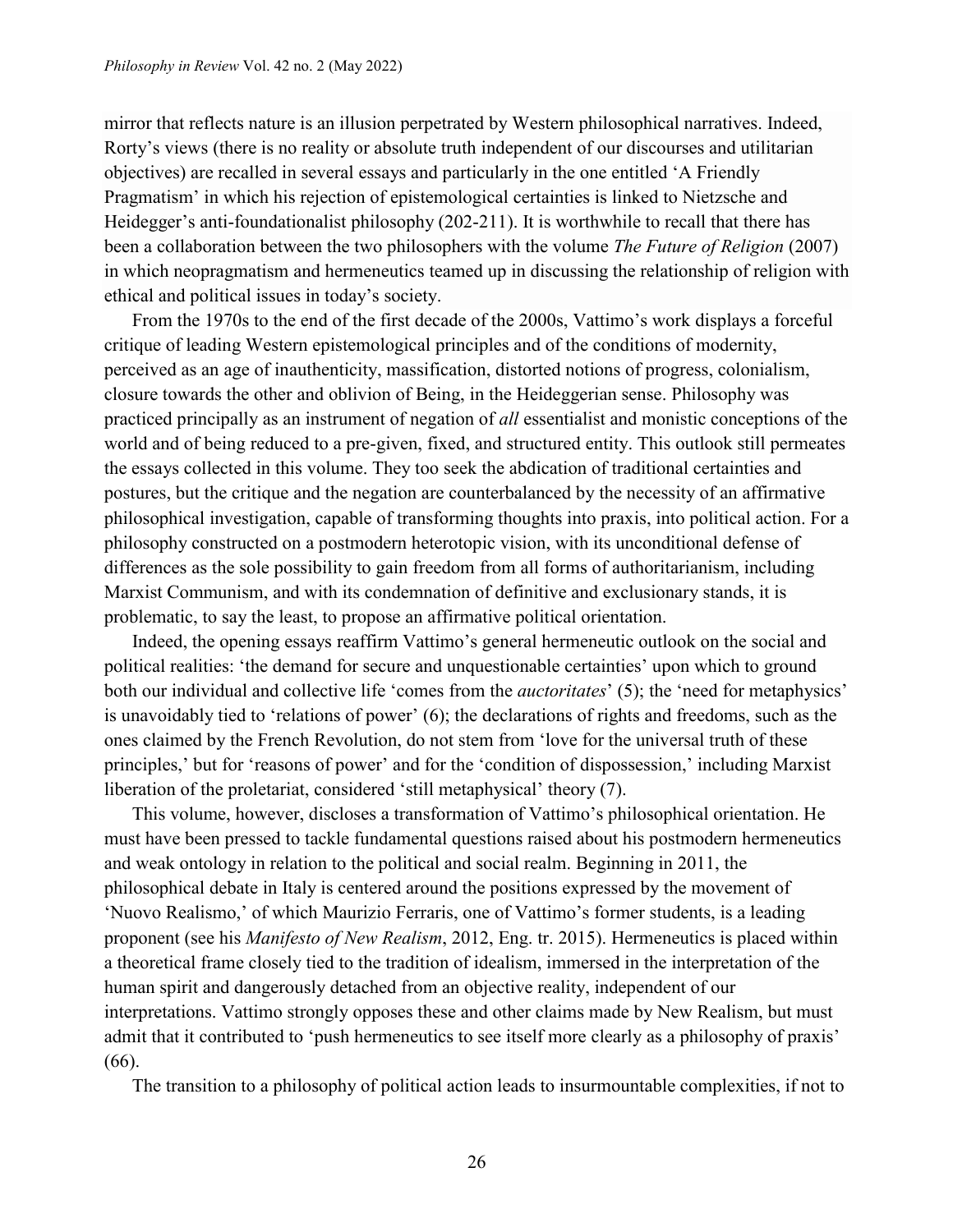overt aporias. Is it possible for a philosophy of weak ontology, with a view of modernity as the culmination of the history of nihilism, a world without foundations upon which to ground values and objective realities, to metamorphose into a 'militant hermeneutics' (45) as Vattimo advocates? In these essays, he remains faithful to Nietzsche's principle that 'there are no facts, only interpretations' and he reaffirms that the objectivity claimed by science, its neutrality and rationality, 'aims to silence all conflicts' (65) and to put an end to interpretations. He also asserts the impossibility of elaborating a new ethics by following the Kantian categorical imperative, in as much as it cannot be 'legislated as universally valid if the starting point is one's own individual situation and individual pathos' (43). If this falls within the realm of metaphysical postures, the position expressed by a philosopher such as John Searle, the argument that there exists an objective external reality, independent of our nervous system and acts of perceptions (we do not perceive our perceiving but the perceived object), is seen as a form of realism that functions as the 'intellectual support of the neoliberal world,' in sync with US imperialism and global capitalism (72). For Vattimo the impossibility of negating the 'insurmountable historicity of understanding' (185) results in a 'philosophy of the late modern world where the world dissolves effectively and more and more completely in the play of interpretation' (190). But don't relativistic and anti-objectivist positions contribute in extinguishing resistance to all forms of power and domination? Can Vattimo's positions constitute an actual opposition to the hegemonic logic of global capitalism without a specific political project? How can radical alternatives be based on the 'weakness' of his postulates?

He defines contemporary philosophy as an 'ontology of actuality' (29), an expression borrowed from Foucault but utilized with a hermeneutical slant. Vattimo recognizes the urgency for philosophy to be engaged in the 'conflicts of concrete historicity' but, at the same time, finds it 'ultimately impossible' to elaborate a final and decisive alternative to the conditions of the present (32). The principle of Being, centered around the notion of event and of an infinite and boundless becoming, cannot be separated from the endless 'opening of historical worlds' (29). The paradoxical nature of the notion of the 'ontology of actuality' is discussed quite lucidly and Vattimo is forced to concede that hermeneutical philosophy runs the risk of impotence and impracticability in confronting the here and now of history, lest betraying its own interpretations of Being. Indeed, to choose is to discriminate, in its etymological meaning from the Latin *discrimen*, separation, linked to *discernere*, to distinguish. Despite all the ideals of inclusivity, don't differences and antagonistic views remain unworkable in a political project?

Vattimo advocates the urgency of revitalizing love and emotions, long 'suspended in the name of economics' by capitalism, to bring about a political transformation (92). In as much as 'hermeneutics is basically the philosophy of the irreducible otherness of the other' (13), its political vision can only be limited to 'listening and responding to the request of help' (44) by the other adopting one of Levinas' central principles. But is the issue resolved? Which other? How do we discriminate among all the appeals made by the others? Hermeneutics is able to interpret the negativity of the world but not to act over it. It can interpret nihilism, seen as the 'triumph of technology' and the manifestation of instrumental reason, but is destined to impotence at the level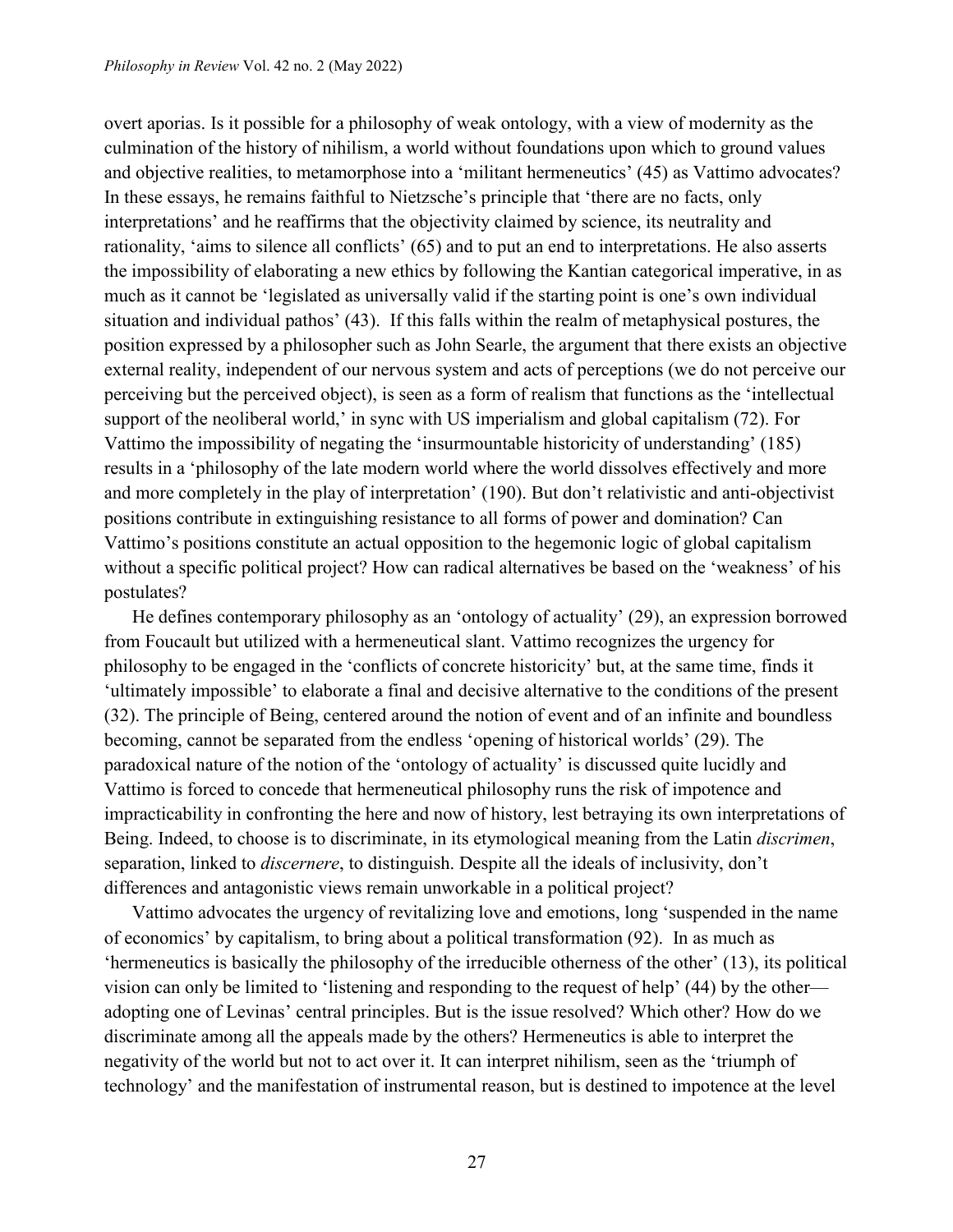of praxis. And Vattimo knows this well: 'the need to become an interpreter reveals that nihilism of which hermeneutics is both the consequence and the effect' (62). He offers a powerful critique of technology and its domination from a political perspective. In his view, technology is not a simple activity performed by a machine. It is an 'integrated system' that 'eludes the possibility of our controlling and understanding it' (108). The notion of the 'end of history,' as proposed by Francis Fukuyama, is interestingly reinterpreted as the outcome of a technologized world, to the extent that 'nothing [can] disrupt the regular activity of the machine.' The idea that there is 'no possible alternative to the present state of affairs' is the demonstration of the end of history, in as much as history can be defined as 'nothing more than the history of freedom' (113).

Vattimo makes an extraordinary effort to channel hermeneutics towards a political project. He offers the notion of 'open dialectics' or of an 'ontology of revolution' (16), connecting Heidegger to the critique of instrumental reason of the Frankfurt School in the realization that an 'objectivist metaphysics' is inseparable from the 'objectification of the human being' and the 'totalitarian, rationalistic domination' (10). He even ventures into the proposal of a 'hermeneutic communism' (69). For an anti-objectivist philosopher guided by an epistemic skepticism that negates facticity in all domains, the notion of communism, linked to expressions of metaphysics, authoritarianism, and scientism, may sound like a paradox. Vattimo's critique of the current affairs of the world are insightful, radical, and supported by much of the left. The issue is that hermeneutics, as a form of 'militant philosophy' (71) within the political arena, remains ambivalent and noncommittal. Allusions to democratic processes implemented by Latin American leaders, such as 'Lula, Morales, Chávez, Correa,' or identifying the absence of 'the emergency of democracy' (73) as the sign of the deep crisis that afflicts liberal democracies, are not adequate illustrations of political action. These vaguely affirmative notions are followed by the need to remind the reader that 'we (the social order, i.e., the victors) need truth, meaning the ideological legitimation of our domination' (74). In other words, all affirmative philosophy and culture is a bearer of prevarication, power, and violence. The conclusion cannot but be that hermeneutics 'is not a metaphysical philosophy […], has no "reason" [...] for preferring one social order or another' (76). Hermeneutics as 'an ontology of revolution' (77) remains a philosophy rooted in unmasking the negativity of the experience of the world. The impossibility to be transformed into praxis creates the risk of supporting the status quo of the social order. Marx's call to change the world rather than interpreting it is brought to light, but it is viewed as a universalist ideology that leads to the negation of differences (124).

Vattimo puts forward intriguing and thought-provoking arguments for exposing fossilized versions of the world and identifying models apt to build a post-metaphysical society in various domains. An essay is devoted to the role of art and its 'politicization,' commodification, reception, and 'crossing of boundaries' (137-140). Several essays deal with philosophy as a reflection on the contemporary religious experience in relation to 'pluralism and multiculturalism,' viewed as expressions of a postmodern condition that abandons notions of truth and the absolute (143). Religions are critiqued for their claims of 'objective forms of knowledge.' Their beliefs are seen as 'poetic metaphors,' 'mythos or narrative' that concerns the meaning of existence' (146). In this respect, he also tackles the issue of Christianity as a 'presence-absence' (214) in Heidegger's